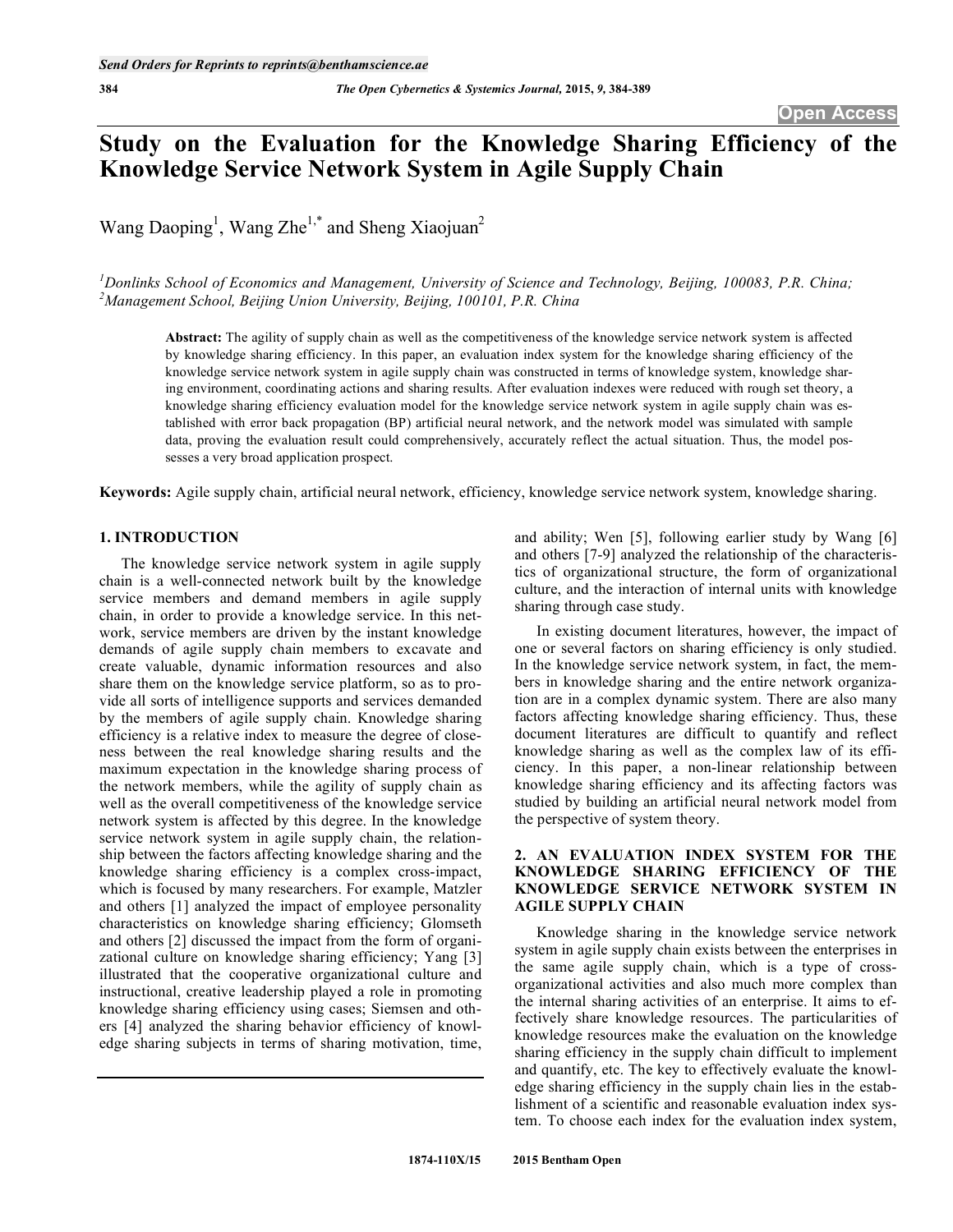| <b>Class 1 Index</b>                                             | <b>Class 2 Index</b>             | <b>Class 3 Index</b>                                                |  |  |  |  |
|------------------------------------------------------------------|----------------------------------|---------------------------------------------------------------------|--|--|--|--|
|                                                                  |                                  | Knowledge level (A1)                                                |  |  |  |  |
|                                                                  | Knowledge system                 | Knowledge standardization level (A2)                                |  |  |  |  |
|                                                                  |                                  | Explicit level of knowledge (A3)                                    |  |  |  |  |
|                                                                  |                                  | Smoothness level of knowledge transfer (A4)                         |  |  |  |  |
|                                                                  |                                  | Trust level of member enterprises (A5)                              |  |  |  |  |
|                                                                  | Knowledge Sharing<br>environment | Culture compatibility of member enterprises (A6)                    |  |  |  |  |
|                                                                  |                                  | Advancement of knowledge service platform (A7)                      |  |  |  |  |
| Knowledge Sharing Efficiency of<br>the Knowledge Service Network |                                  | Completeness of excitation mechanism (A8)                           |  |  |  |  |
| System in Agile Supply Chain                                     |                                  | Cooperation procedure and distribution fairness (A9)                |  |  |  |  |
|                                                                  |                                  | Communication degree of member enterprise managers (A10)            |  |  |  |  |
|                                                                  | Coordinating actions             | Communication degree of member enterprise employees (A11)           |  |  |  |  |
|                                                                  |                                  | Design and adjustment speed of agreement like law and others (A12)  |  |  |  |  |
|                                                                  |                                  | Satisfaction degree of member enterprises to knowledge sharing (B1) |  |  |  |  |
|                                                                  |                                  | Knowledge increase degree of member enterprises (B2)                |  |  |  |  |
|                                                                  | Sharing results                  | Improvement degree of product market occupancy rate (B3)            |  |  |  |  |
|                                                                  |                                  | Improvement degree of product profit rate (B4)                      |  |  |  |  |

the factors in both knowledge resources and agile supply chain management were necessarily considered, which should be reflected in the evaluation index system.

The system included the indexes directly and indirectly affecting the knowledge sharing efficiency of the knowledge service network system in agile supply chain. 16 indexes were designed mainly in terms of knowledge system, knowledge sharing environment, coordinating actions and sharing results [10]. The established index system is as shown Table **1**.

The index system was specially designed for the knowledge sharing in the knowledge service network system in agile supply chain. First, the interaction and coordination between the network members were highlighted, because these activities were the sources to produce knowledge sharing efficiency. Second, the information exchange and learning between the network members were emphasized. The members could know well the cognitive gap between each other and narrow it in the process of knowledge sharing to achieve a cooperative effect, only if they shared valuable knowledge and information through communication and coordination. Third, the self-organizing, self-learning and dynamic evolution characteristics of the network organizations were underlined. When the network members were in mutual coordination and learning, the network organizations could give a full play the self-organizing and self-learning characteristics and constantly adjust the knowledge sharing environment through dynamic evolution, so as to promote a harmonious and healthy development for the knowledge sharing environment.

# **3. THE EVALUATION MODEL FOR THE KNOWL-EDGE SHARING EFFICIENCY OF THE KNOWL-EDGE SERVICE NETWORK SYSTEM IN AGILE SUPPLY CHAIN**

#### **3.1. Training Sample Collection and Basic Analysis**

To collect training samples, a questionnaire approach was applied and the questionnaire design was divided into two parts. Its main part included all the indexes of the evaluation index system for the knowledge sharing efficiency of the knowledge service network system in agile supply chain. Likert Scale was used for measuring the questionnaire. Thus, five points from low to high were set up for A1~A12 and B1~B4 of the index system according to the test objects' discriminability: 1—the lowest; 2—low; 3-ordinary; 4-high; 5-the highest. On this basis, 40 questionnaires were distributed to the industry-related, different-sized companies, and 35 of them were returned, so the rate of return was 87.5%.

Next, the reliability and validity of the investigated data were analyzed with SPSS. Reliability analysis was to calculate the reliability coefficient of each secondary index and the overall reliability coefficient of the questionnaire, so as to test the internal consistency and reliability of the questionnaire data. The reliability coefficient of each index and the overall reliability coefficient of the questionnaire were estimated mainly with Cronbach's  $\alpha$ .

From Table  $2$ , Cronbach's  $\alpha$  coefficient of the four secondary indexes of the questionnaire was >0.7 and the overall Cronbach's  $\alpha$  coefficient of the questionnaire was >0.9, indi-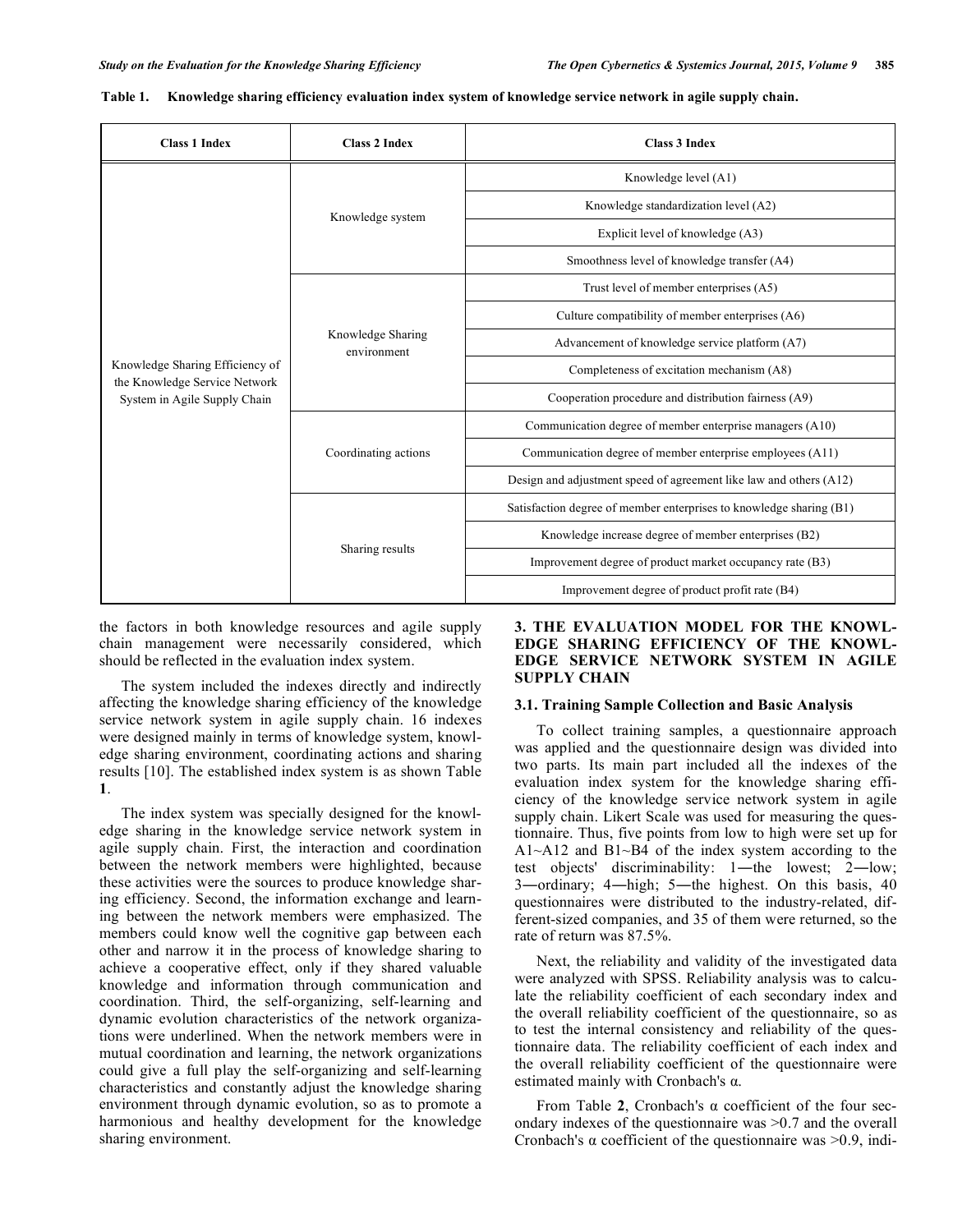| <b>Reliability Index</b> | <b>Knowledge System</b> | <b>Knowledge Sharing Environment</b> | <b>Coordinating Actions</b> | <b>Sharing Results</b> | <b>Ouestionnaire</b> |
|--------------------------|-------------------------|--------------------------------------|-----------------------------|------------------------|----------------------|
| Cronbach's α             | J.755                   | 0.728                                |                             | 0.773                  | 0.913                |

cating the reliability of the questionnaire met the requirements.

Validity analysis included content validity analysis and construct validity analysis. Content validity referred to the coverage of the contents in the designed questionnaire for the study subject, in which expert evaluation was usually applied. The questionnaire about knowledge sharing efficiency was obtained through literature reading and actual research. To make the questionnaire clear and complete in contents and good in content validity, some questions were revised repeatedly after the first draft was finished. Thus, the contents necessary to measure were fully covered by the questionnaire. Construct validity was tested with factor analysis, and the results of KMO and Bartlett Test of Sphericity was as shown in Table **3**.

**Table 3. Results of KMO test and bartlett test of sphericity.**

| Kaiser-Meyer-Olkin Test     | .830                     |         |
|-----------------------------|--------------------------|---------|
|                             | Approximate Chi-Square   | 270.168 |
| Bartlett Test of Sphericity | Degree of Freedom (df)   | 120     |
|                             | Significant Level (Sig.) | .000    |

From Table **3**, KMO test value was 0.830 (the significance level was  $\leq 0.05$ ), and the data was suitable for factor analysis, and a significantly construct and correlation existed between the original variables, so a good construct validity was available.

#### **3.2. Rough Set Reduction Indexes**

Rough set theory is a mathematical tool to process fuzzy and uncertain knowledge, which is applicable to solving the qualitative index screening problem in knowledge sharing efficiency evaluation [11]. Its main idea is to equivalently,

| of ensuring it meet certain classification accuracy and im-     |
|-----------------------------------------------------------------|
| plement the simplified calculation by removing redundant        |
| attributes. Rough set needs no prior attribute distribution     |
| information for the reduction of the attributes, and its appli- |
| cation results were more objective. Therefore, rough set can    |
| very well solve the qualitative evaluation index screening      |
| problem in knowledge sharing efficiency evaluation [12].        |
| Agoording to the hegie stong of rough got to german             |

effectively simplify the set of attributes under the condition

According to the basic steps of rough set to screen evaluation indexes, 12 indexes  $(A1~A12)$  in the evaluation index system for the knowledge sharing efficiency of the knowledge service network system in agile supply chain were used as condition attributes; B was as the set of decision attributes and represented the comprehensive evaluation result of knowledge sharing efficiency, which was obtained by rounding the arithmetic average of B1~B4 sample data in the sharing result of evaluation index system; a decision table of index attributes was finally constructed with condition attributes and decision attributes, as shown in Table **4**. The data in the table was discrete in itself, and thus the samples were not discretely processed.

The indexes were reduced using the genetic algorithm of Rosetta data processing software, and the values of all parameters were as follows: crossover probability was 0.3; exchange and mutation probability was 0.05; reverse mutation probability was 0.05; the population size was 70. 5 indexes were reduced, and 7 indexes (A1, A3, A4, A5, A8, A10, & A11) were ultimately retained.

#### **3.3. The Artificial Neural Network Modeling and Simulation**

Artificial neural network is a new information processing or computation system to imitate the structure or function of the biological nervous system based on the basic features of the brain. The large number of information processing units constitutes a dynamic information processing system through

|          | <b>Condition Attribute</b> |                |          |                |                |                |                |                |                |                | <b>Decision Attribute</b> |                |          |
|----------|----------------------------|----------------|----------|----------------|----------------|----------------|----------------|----------------|----------------|----------------|---------------------------|----------------|----------|
| Sample   | A1                         | A2             | A3       | A <sub>4</sub> | A5             | ${\bf A6}$     | A7             | A8             | A9             | A10            | <b>A11</b>                | A12            | B        |
|          | $\overline{4}$             | 3              | 3        | $\overline{4}$ | $\overline{2}$ | 3              | $\overline{2}$ | 3              | $\overline{4}$ | 3              | $\overline{4}$            | $\overline{2}$ | ٠        |
| 2        | 3                          | 3              | 3        | $\overline{4}$ | 3              | 3              | 3              | $\overline{2}$ | $\overline{4}$ | $\overline{4}$ | 3                         | 3              |          |
| 3        | $\overline{4}$             | 3              | 2        | $\overline{4}$ | 3              | 3              | $\overline{c}$ | 3              | $\overline{4}$ | 3              | $\overline{4}$            | 2              | D.       |
| 4        | 2                          | 3              | 3        | 3              | 3              | 3              | $\overline{c}$ | 3              | $\overline{4}$ | $\overline{4}$ | 3                         | 3              | n,       |
| 5        | 5                          | $\overline{4}$ | 3        | $\overline{4}$ | 3              | $\overline{4}$ | $\overline{4}$ | $\overline{4}$ | 5              | 3              | 3                         | $\overline{4}$ | 4        |
| $\cdots$ | $\cdots$                   | $\cdots$       | $\cdots$ | $\cdots$       | $\cdots$       | $\cdots$       | $\cdots$       | $\cdots$       | $\cdots$       | $\cdots$       | $\cdots$                  | $\cdots$       | $\cdots$ |
| 35       | $\overline{4}$             | 5              | 5        | $\overline{4}$ | 4              | $\overline{4}$ | 5              | 4              | 5              | $\overline{4}$ | $\overline{4}$            | 5              |          |

**Table 4. The decision table of index attributes.**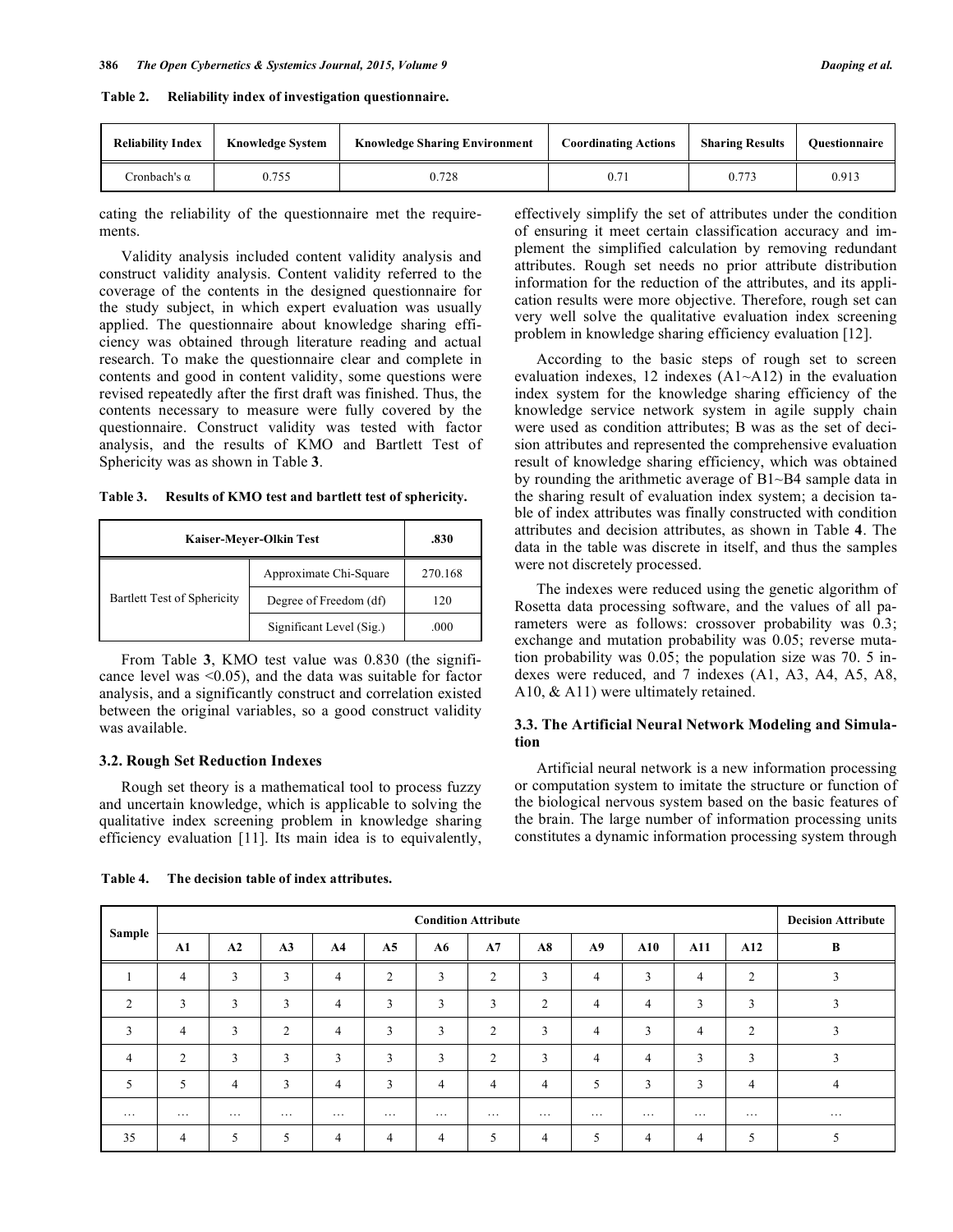

Fig. (1). The neural network training error changing curve.

**Table 5. The simulation results of knowledge sharing efficiency.** 

| Sample | B1     | B2     | <b>B3</b> | <b>B4</b> |
|--------|--------|--------|-----------|-----------|
| 31     | 3.9980 | 3.0163 | 3.9318    | 2.9459    |
| 32     | 4.0048 | 3.9202 | 4.0581    | 4.0028    |
| 33     | 4.0264 | 4.0047 | 4.9463    | 4.0759    |
| 34     | 4.1912 | 5.0216 | 4.4118    | 3.7501    |
| 35     | 4.0037 | 2.9720 | 4.0198    | 3.9738    |

an extensive connection, from which the complex, fuzzy, dynamic, random, and nonlinear relationships between multiple factors can be reflected [13, 14].

In 1985, the parallel distributed processing group under the guidance of Rumelhart et al proposed an error backpropagation (BP algorithm). BP network is a hierarchical network structure with three or above layers, in which the neurons between adjacent lower and upper layers are fully connected [15]. That is, a weighting link is between each neuron of the upper layer and each neuron of the lower layer, but neurons in each layer are not linked. In neural network, the rule to amend weight is referred to as the learning algorithm. The learning process of BP is composed of forwardpropagating and backward-propagating. In forwardpropagating, input information is propagated into the output layer from the input layer *via* the hidden layer, and the state of the neurons in each layer affects that of next layer. It will be backward-propagated and the error signal returns along the original neuron pathway, if it is not output as expected from the output layer. In the returning, the weight of neuron connection is revised one by one. This process is constantly iterative and finally will make the signal error into a permitted range [16].

Under Matlab7.0 environment, the first 30 samples in the sample data simplified with rough set were used as training samples, and the last samples were as test samples for data analysis. In the training of artificial neural network model, a three-layer neural network training model was established using the training sample data as the input sample set of artificial neural network and B1~B4 as the set of corresponding output samples. In the model, the dimension of input layer, output layer, and hidden layer was respectively 7, 4, and 11; the value of learning efficiency was 0.1; error precision was 0.001. After 57 iterative trainings, the requirement for error termination was fulfilled, and thus a desired BP artificial neural network model was obtained, as shown in Fig. (**1**).

The test samples were simulated using well-trained BP artificial neural network model, as shown in Table **5**. The knowledge sharing efficiency simulation results of 5 samples were compared with the actual survey data. In Fig. (**2**), the consistency between the simulation output and the actual survey data was good, indicating the model fitting effect was good.

#### **CONCLUSION**

The study on the knowledge sharing activities in the knowledge service network system found that artificial neural network has many advantages to evaluate knowledge sharing efficiency compared with the subjective evaluation by the traditional evaluators. First, the weights of artificial neural network model are obtained through learning, which can reflect the nonlinear relationship between indexes and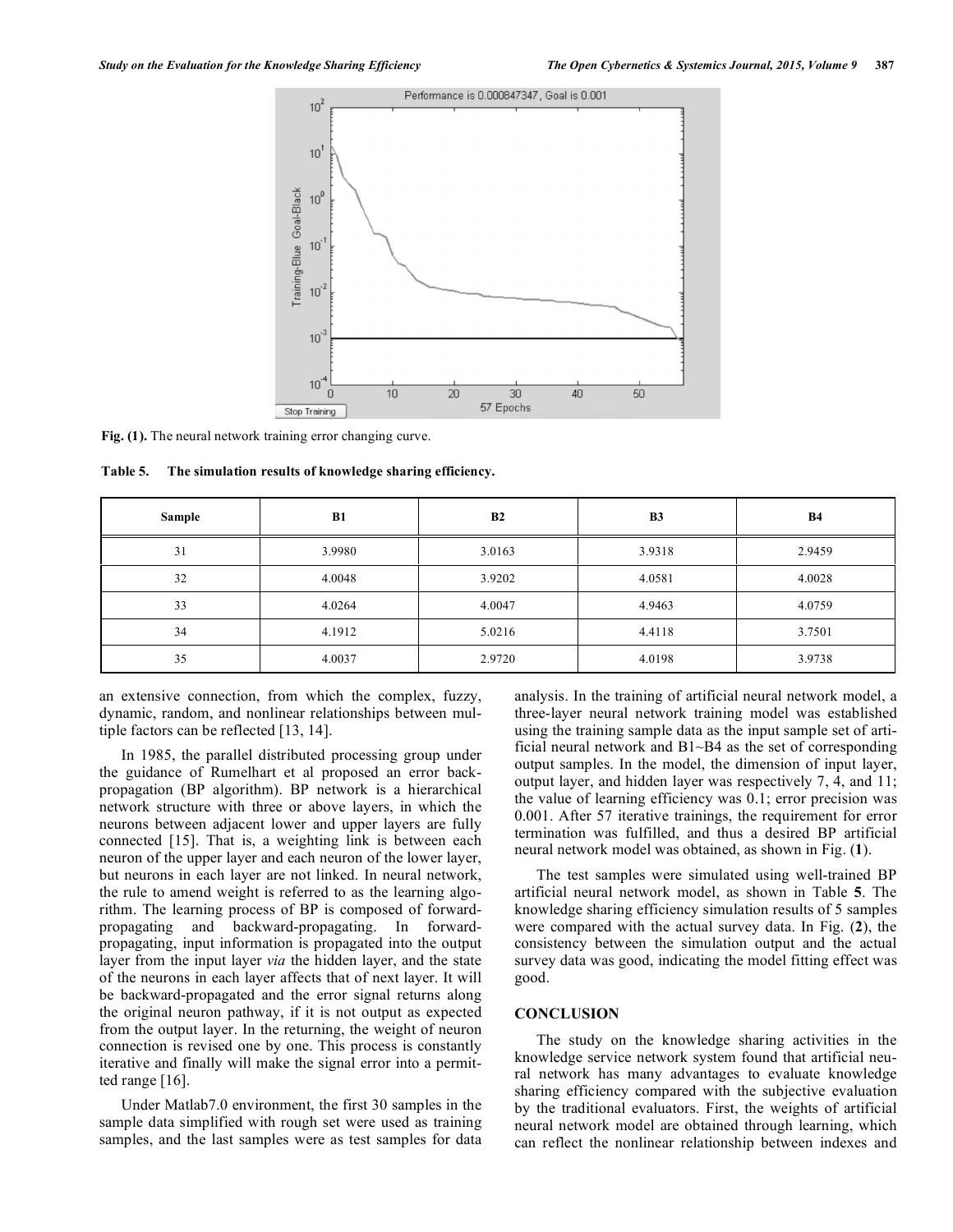

**Fig. (2).** Comparison between knowledge sharing efficiency simulation results and actual survey data.

knowledge sharing efficiency and avoid the human factors and uncertainties in the previous expert grading method. Second, artificial neural network possesses unique selforganizing, self-learning and strong fault tolerant ability and discover new rules by classifying learning data as knowledge sharing efficiency evaluation involves many factors and is very complex, for making the evaluation system more intelligent. Finally, artificial neural network evaluation method features fast calculating speed, high fitting precision and strong operability, and can improve the efficiency of evaluation and also make the simulation results comprehensively reflect to the actual situation when it is applied to evaluate the knowledge sharing efficiency of the knowledge service network system in agile supply chain. Thus, a theoretical basis and practical reference is provided for a better knowledge sharing of the knowledge service network system in agile supply chain.

## **CONFLICT OF INTEREST**

The authors confirm that this article content has no conflict of interest.

### **ACKNOWLEDGEMENTS**

Declared none.

#### **REFERENCES**

- [1] K. Matzler, B. Renzl, J. Müller, S. Herting, and T.A. "Mooradian, Personality traits and knowledge sharing", *Journal of Economic Psychology*, vol. 29, no. 3, pp. 301-313, 2008.
- [2] R. Glomseth, P. Gottschalk, and H. Solli-Saether, "Occupational culture as determinant of knowledge sharing and performance in

police investigations", *International Journal of the Sociology of Law*, vol. 35, no. 2, pp. 96-107, 2007.

- [3] J. Yang, "Knowledge sharing: investigating appropriate leadership roles and collaborative culture", *Tourism Management*, vol. 28, no. 2, pp. 530-543, 2007.
- [4] E. Siemsen, A.V. Roth, and S. Balasubramanian, "How motivation, opportunity, and ability drive knowledge sharing: the constrainingfactor model", *Journal of Operations Management*, vol. 26, no. 3, pp. 426-445, 2008.
- [5] W. Lin, "The effect of knowledge sharing model", *Expert Systems with Applications*, vol. 34, no. 2, pp. 1508-1521, 2008.
- [6] S. Wang, and R.A. Noe, "Knowledge sharing: a review and directions for future research", *Human Resource Management Review*, vol. 20, no. 2, pp. 115-131, 2010.
- [7] M. Friesl, S.A. Sackmann, and S. Kremser, "Knowledge sharing in new organizational entities: the impact of hierarchy, organizational context, micro-politics and suspicion", *Cross Cultural Management: An International Journal*, vol. 18, no. 1, pp. 71-86, 2011.
- [8] P. Liu, B. Raahemi, and M. Benyoucef, "Knowledge sharing in dynamic virtual enterprises: a socio-technological perspective", *Knowledge-Based Systems*, vol. 24, no. 3, pp. 427-443, 2011.
- [9] X. Gu, Q. Wei, and C. Yu, "Inter-organizational similarity as a driver of knowledge sharing within supply chains", *Proceedings of the 8th International Conference on Management Science and Engineering Management*, Springer, US, pp. 665-676, 2014.
- [10] C. Feng, T. Li, and Y. Han, "Research on performance evaluation of knowledge sharing in supply chain", *Science of Science and Management of S. & T*, vol. 5, pp. 12, 2011.
- [11] S. Greco, B. Matarazzo, and R. Slowinski, "Rough sets theory for multicriteria decision analysis", *European Journal Of Operational Research*, vol. 129, no. 1, pp. 1-47, 2001.
- [12] K. Zhang, and G.T. Chi, "Establishment of ecological evaluation indicators system based on correlation analysis-rough set theory", *Journal of Systems Engineering*, vol. 27, pp. 119-128, 2012.
- [13] A. Goh, "Back-propagation neural networks for modeling complex systems", *Artificial Intelligence in Engineering*, vol. 9, no. 3, pp. 143-151, 1995.
- [14] P. Zheng, and J. Li, "Back propagation neural network approach on supply chain dynamic performance measurement", *Operations Research and Management Science*, vol. 2, pp. 7, 2010.